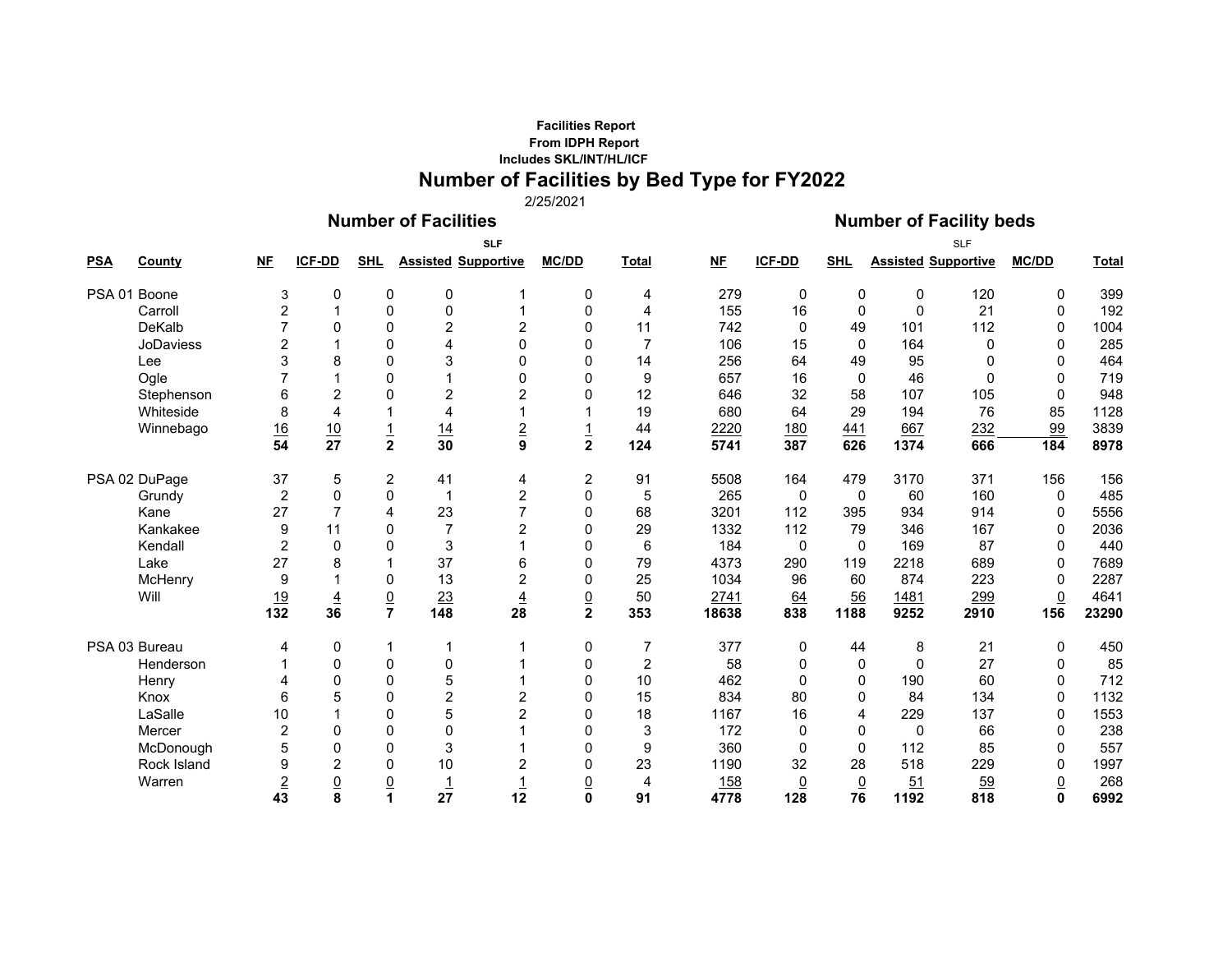| PSA 04 Fulton    | 5                       | $\mathbf 1$             | 0               | 3                | 1                       | 0               | 10               | 466  | 16             | 0               | 99              | 51              | 70              | 702   |
|------------------|-------------------------|-------------------------|-----------------|------------------|-------------------------|-----------------|------------------|------|----------------|-----------------|-----------------|-----------------|-----------------|-------|
| Marshall         | 3                       | $\mathbf 0$             | 0               | $\mathbf{1}$     | 0                       | 0               | 4                | 291  | $\mathbf 0$    | $\mathbf 0$     | 8               | 0               | $\mathbf 0$     | 299   |
| Peoria           | 15                      | $\mathbf 0$             | $\mathbf 0$     | 12               | 3                       | $\mathbf 0$     | 30               | 1723 | 0              | 4               | 579             | 297             | $\mathbf 0$     | 2603  |
| <b>Stark</b>     | 1                       | 0                       | $\mathbf 0$     | $\mathbf{1}$     | $\Omega$                | 0               | $\boldsymbol{2}$ | 136  | $\mathbf 0$    | $\Omega$        | 18              | 0               | $\mathbf 0$     | 154   |
| Tazewell         | 10                      | $\overline{7}$          | $\mathbf 0$     | 11               | $\overline{c}$          | $\mathbf 0$     | 30               | 1095 | 170            | 12              | 831             | 136             | $\mathbf 0$     | 2244  |
| Woodford         | $\mathbf{Z}$            | $\underline{0}$         | $\underline{0}$ | $\overline{1}$   | $\underline{0}$         | $\mathbf 0$     | 8                | 595  | $\overline{0}$ | 44              | 65              | $\overline{0}$  | $\underline{0}$ | 704   |
|                  | 41                      | 8                       | 0               | 29               | 6                       | 0               | 84               | 4306 | 186            | 60              | 1600            | 484             | 70              | 6706  |
| PSA 05 Champaign | 5                       | 0                       | 0               | 18               | 4                       | 1               | 28               | 710  | 0              | 0               | 707             | 406             | 123             | 1946  |
| Clark            | 3                       | 0                       | $\mathbf 0$     | 3                | 0                       | $\mathbf 0$     | 6                | 225  | 0              | $\mathbf 0$     | 68              | 0               | $\mathbf 0$     | 293   |
| Coles            | 5                       | $\mathbf 0$             | $\mathbf 0$     | 6                | $\overline{c}$          | $\mathbf 0$     | 13               | 735  | 0              | $\mathbf 0$     | 177             | 115             | $\mathbf 0$     | 1027  |
| Cumberland       | $\overline{2}$          | 0                       | $\mathbf 0$     | 0                | $\Omega$                | $\mathbf{0}$    | $\overline{c}$   | 125  | $\mathbf{0}$   | $\Omega$        | $\mathbf 0$     | 0               | $\mathbf 0$     | 125   |
| <b>DeWitt</b>    | $\overline{2}$          | $\Omega$                | $\mathbf{0}$    | 0                | 1                       | $\mathbf{0}$    | 3                | 190  | $\mathbf{0}$   | $\mathbf{0}$    | $\mathbf{0}$    | 21              | $\Omega$        | 211   |
| Douglas          | 3                       | $\pmb{0}$               | 0               | $\boldsymbol{2}$ |                         | 0               | 6                | 233  | 0              | 0               | 66              | 46              | $\mathbf 0$     | 345   |
| Edgar            | 3                       | $\overline{c}$          | 0               | $\mathbf{1}$     | 1                       | 0               | $\overline{7}$   | 299  | 32             | $\overline{0}$  | 24              | 46              | $\mathbf 0$     | 401   |
| Ford             |                         | $\mathbf 0$             | 0               | $\mathbf{1}$     | 0                       | 0               | 6                | 327  | $\mathbf 0$    | 0               | 50              | 0               | $\mathbf 0$     | 377   |
| Iroquois         | 6                       | $\overline{0}$          | $\mathbf 0$     | $\mathbf{1}$     | 1                       | $\mathbf{0}$    | 8                | 477  | 0              | $\Omega$        | 20              | 65              | $\mathbf 0$     | 562   |
| Livingston       | 6                       | $\mathbf 0$             | 1               | $\overline{c}$   | $\overline{c}$          | 0               | 11               | 447  | $\mathbf 0$    | 199             | 33              | 128             | $\mathbf 0$     | 807   |
| Macon            | 9                       | $\mathbf{1}$            | 0               | 5                | 4                       | $\mathbf 0$     | 19               | 986  | 16             | 16              | 257             | 264             | $\mathbf 0$     | 1539  |
| McLean           | 9                       | $\mathbf 0$             | 0               | 9                | 1                       | $\mathbf{0}$    | 19               | 935  | $\mathbf 0$    | 29              | 584             | 99              | $\mathbf 0$     | 1647  |
| Moultrie         |                         | $\mathbf{1}$            | $\mathbf{0}$    | 3                |                         | $\mathbf{0}$    | 9                | 361  | 16             | 48              | 67              | 50              | $\mathbf 0$     | 542   |
| Piatt            | 2                       | $\mathbf 0$             | $\mathbf 0$     | $\overline{c}$   | 1                       | 0               | 5                | 160  | 0              | $\Omega$        | 63              | 30              | $\mathbf 0$     | 253   |
| Shelby           | 3                       | 0                       | $\mathbf 0$     | 3                | $\mathbf 0$             | $\mathbf 0$     | 6                | 259  | $\mathbf 0$    | $\mathbf 0$     | 81              | 0               | $\mathbf 0$     | 340   |
| Vermillion       | $6 \overline{6}$        | $\overline{1}$          | $\underline{0}$ | $\overline{3}$   | $\mathbf{1}$            | $\overline{0}$  | 11               | 766  | 16             | 60              | 173             | $\overline{76}$ | $\underline{0}$ | 1091  |
|                  | 73                      | 5                       | 1               | 59               | 20                      | 1               | 159              | 7235 | 80             | 352             | 2370            | 1346            | 123             | 11506 |
| PSA 06 Adams     | 6                       | $\boldsymbol{2}$        | $\pmb{0}$       | 9                | $\overline{\mathbf{c}}$ | 0               | 19               | 995  | 32             | 28              | 158             | 113             | $\mathbf 0$     | 1326  |
| <b>Brown</b>     |                         | $\mathbf 0$             | $\pmb{0}$       | $\mathbf 0$      | 0                       | 0               | 1                | 80   | $\mathbf 0$    | $\mathbf 0$     | $\mathbf 0$     | 0               | $\mathbf 0$     | 80    |
| Calhoun          | 1                       | $\mathbf{0}$            | 0               | $\mathbf 0$      | $\mathbf{0}$            | $\mathbf{0}$    | 1                | 80   | $\mathbf{0}$   | $\mathbf{0}$    | $\Omega$        | $\Omega$        | $\mathbf 0$     | 80    |
| Hancock          | 2                       | 1                       | $\mathbf 0$     | 3                |                         | $\mathbf{0}$    | 7                | 184  | 16             | 0               | 26              | 42              | $\mathbf 0$     | 268   |
| Pike             | 3                       | $\mathbf{1}$            | $\mathbf{0}$    | $\overline{2}$   | $\Omega$                | $\mathbf 0$     | 6                | 257  | 16             | $\mathbf{0}$    | 42              | $\mathbf{0}$    | $\mathbf{0}$    | 315   |
| Schuyler         | $\overline{1}$          | $\underline{0}$         | $\underline{0}$ | $\underline{0}$  | $\underline{0}$         | $\underline{0}$ | $\mathbf{1}$     | 99   | $\overline{0}$ | $\underline{0}$ | $\underline{0}$ | $\underline{0}$ | $\underline{0}$ | 99    |
|                  | 14                      | $\overline{\mathbf{4}}$ | $\mathbf 0$     | 14               | 3                       | $\mathbf 0$     | 35               | 1695 | 64             | 28              | 226             | 155             | $\mathbf 0$     | 2168  |
| PSA 07 Cass      | 2                       | $\mathbf{1}$            | 0               | $\pmb{0}$        | 1                       | 0               | 4                | 150  | 16             | $\mathbf 0$     | $\mathbf 0$     | 26              | $\mathbf 0$     | 192   |
| Christian        | 4                       | 3                       | $\mathbf 0$     | 5                | 1                       | $\mathbf 0$     | 13               | 427  | 48             | $\Omega$        | 171             | 46              | $\mathbf 0$     | 692   |
| Greene           |                         | $\mathbf 0$             | 1               | $\mathbf 0$      | $\mathbf{0}$            | $\mathbf 0$     | $\boldsymbol{2}$ | 119  | $\mathbf 0$    | 28              | $\mathbf{0}$    | 0               | 0               | 147   |
| Jersey           | 3                       | $\mathbf{1}$            | 0               | $\overline{2}$   | 1                       | 0               | $\overline{7}$   | 369  | 16             | $\Omega$        | 84              | 74              | $\mathbf 0$     | 543   |
| Logan            | 4                       | $\overline{2}$          | $\mathbf 0$     | 3                |                         | $\mathbf{0}$    | 10               | 446  | 32             | $\Omega$        | 82              | 54              | $\mathbf 0$     | 614   |
| Macoupin         | 7                       | $\mathbf{1}$            | $\mathbf{1}$    | $\overline{c}$   | 3                       | $\mathbf 0$     | 14               | 608  | 16             | 50              | 29              | 123             | $\mathbf 0$     | 826   |
| Mason            | $\overline{\mathbf{c}}$ | $\mathbf 0$             | 0               | $\overline{c}$   | $\mathbf 0$             | 0               | 4                | 164  | $\mathbf 0$    | 31              | 52              | 0               | $\mathbf 0$     | 247   |
| Menard           | 1                       | $\Omega$                | 0               | $\mathbf{0}$     | $\mathbf{0}$            | $\mathbf{0}$    | $\mathbf{1}$     | 106  | $\overline{0}$ | $\mathbf{0}$    | $\overline{0}$  | 0               | $\Omega$        | 106   |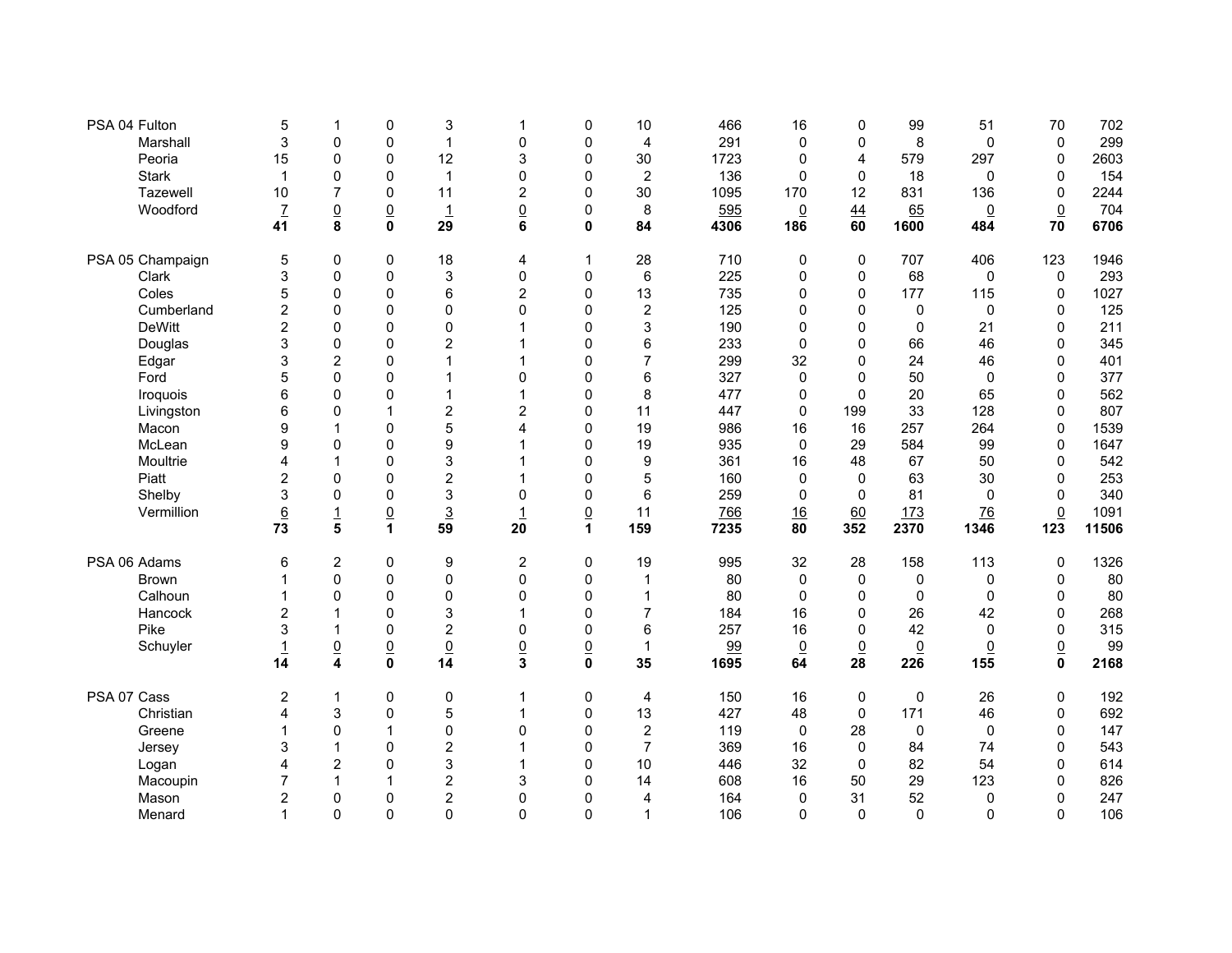| Montgomery       | 5              | 1               | 0               | 3                       | 1               | 0               | 10                      | 480         | 16              | $\mathbf 0$     | 108             | 69              | $\mathbf 0$     | 673         |
|------------------|----------------|-----------------|-----------------|-------------------------|-----------------|-----------------|-------------------------|-------------|-----------------|-----------------|-----------------|-----------------|-----------------|-------------|
| Morgan           | $\overline{4}$ | 5               | 0               | $\overline{c}$          | $\mathbf{1}$    | $\mathbf 0$     | 12                      | 502         | 48              | 24              | 96              | 86              | $\mathbf 0$     | 756         |
| Sangamon         | 11             | $\,6$           | $\mathbf 1$     | 24                      | 3               | 0               | 45                      | 1169        | 179             | 196             | 697             | 216             | $\mathbf 0$     | 2457        |
| Scott            |                | $\underline{0}$ | $\underline{0}$ | $\underline{0}$         | $\overline{0}$  | $\underline{0}$ | 1                       | 49          | $\overline{0}$  | $\underline{0}$ | $\underline{0}$ | $\overline{0}$  | $\underline{0}$ | 49          |
|                  | 45             | 20              | 3               | 43                      | 12              | $\mathbf 0$     | 123                     | 4589        | 371             | 329             | 1319            | 694             | $\mathbf{0}$    | 7302        |
| PSA 08 Bond      | 1              | $\mathbf{1}$    | 0               | $\mathbf{1}$            | $\mathbf{1}$    | $\mathbf 0$     | 4                       | 90          | 16              | 0               | 16              | 56              | $\mathbf 0$     | 178         |
| Clinton          | 4              | $\pmb{0}$       | $\mathsf 0$     | $\overline{\mathbf{4}}$ | 1               | $\pmb{0}$       | $\boldsymbol{9}$        | 355         | 51              | $\mathbf 0$     | 197             | 15              | $\mathbf 0$     | 618         |
| Madison          | 19             | 17              | $\mathbf{1}$    | 21                      | 3               | $\mathbf 0$     | 61                      | 2043        | 508             | 29              | 1199            | 289             | $\mathbf 0$     | 4068        |
| Monroe           | $\overline{c}$ | $\mathbf{1}$    | $\pmb{0}$       | 5                       | 1               | $\mathbf 0$     | $\boldsymbol{9}$        | 263         | 16              | $\Omega$        | 181             | 50              | $\pmb{0}$       | 510         |
| Randolph         | $\overline{4}$ | $\mathbf{1}$    | 0               | 4                       |                 | 0               | 10                      | 373         | 16              | 0               | 96              | 50              | $\mathbf 0$     | 535         |
| St. Clair        | 19             | $\overline{2}$  | 0               | 12                      | 3               | 0               | 36                      | 2101        | 32              | 64              | 638             | 304             | $\mathbf 0$     | 3139        |
| Washington       | $\overline{1}$ | $\overline{1}$  | $\frac{0}{1}$   | $\underline{0}$         | $\underline{0}$ | $\overline{0}$  | $\overline{c}$          | 120         | 16              | $\underline{0}$ | $\overline{0}$  | $\underline{0}$ | $\underline{0}$ | 136         |
|                  | 50             | 23              |                 | 47                      | 10              | $\mathbf 0$     | 131                     | 5345        | 655             | 93              | 2327            | 764             | $\mathbf 0$     | 9184        |
| PSA 09 Clay      | $\overline{c}$ | $\mathbf{1}$    | $\mathbf{1}$    | $\overline{\mathbf{c}}$ | $\mathbf 1$     | $\pmb{0}$       | $\overline{7}$          | 206         | 16              | 81              | 32              | 52              | $\pmb{0}$       | 387         |
| Effingham        | $\overline{4}$ | $\overline{c}$  | $\mathbf{1}$    | 6                       | 1               | $\mathbf 0$     | 14                      | 432         | 32              | 25              | 150             | 46              | $\pmb{0}$       | 685         |
| Fayette          | 3              | $\Omega$        | $\pmb{0}$       | $\mathbf{1}$            |                 | $\mathbf 0$     | 5                       | 261         | $\mathbf{0}$    | $\mathbf{0}$    | 12              | 46              | $\Omega$        | 319         |
| Jefferson        | 4              | $\pmb{0}$       | $\mathsf 0$     | 3                       | $\mathbf{1}$    | $\pmb{0}$       | 8                       | 336         | $\pmb{0}$       | 0               | 189             | 66              | $\mathsf 0$     | 591         |
| Marion           | $\overline{5}$ | $\overline{4}$  | $\underline{0}$ | $\overline{1}$          | $\overline{3}$  | $\underline{0}$ | 13                      | 509         | 148             | $\underline{0}$ | 16              | 149             | $\underline{0}$ | 822         |
|                  | 18             | $\overline{7}$  | $\overline{2}$  | 13                      | $\overline{7}$  | $\mathbf 0$     | 47                      | 1744        | 196             | 106             | 399             | 359             | $\mathbf{0}$    | 2804        |
| PSA 10 Crawford  | 2              | $\mathbf 0$     | $\mathbf{1}$    | $\overline{c}$          | $\mathbf{1}$    | 0               | 6                       | 122         | 0               | 48              | 54              | 42              | $\mathbf 0$     | 266         |
| Edwards          | 1              | $\pmb{0}$       | $\mathsf 0$     | $\pmb{0}$               | $\mathbf 0$     | $\mathbf 0$     | 1                       | 39          | $\pmb{0}$       | $\mathbf 0$     | $\pmb{0}$       | $\pmb{0}$       | $\pmb{0}$       | 39          |
| Hamilton         | $\overline{2}$ | $\mathbf 0$     | 0               | 0                       | 1               | $\mathbf 0$     | 3                       | 103         | $\Omega$        | 0               | $\mathbf 0$     | 41              | $\mathbf 0$     | 144         |
| Jasper           |                | $\mathbf{0}$    | 0               | $\mathbf{1}$            | $\Omega$        | $\overline{0}$  | $\overline{c}$          | 57          | $\Omega$        | $\mathbf{0}$    | 41              | $\Omega$        | $\mathbf 0$     | 98          |
| Lawrence         | $\overline{2}$ | $\mathbf 0$     | $\pmb{0}$       | $\mathbf{1}$            | $\mathbf{0}$    | $\mathbf 0$     | 3                       | 197         | $\Omega$        | $\mathbf 0$     | $6\phantom{1}6$ | $\mathbf 0$     | $\pmb{0}$       | 203         |
| Richland         | 2              | $\mathbf 0$     | 0               | 3                       |                 | 0               | 6                       | 275         | $\mathbf 0$     | 0               | 104             | 35              | $\pmb{0}$       | 414         |
| Wabash           | 1              | $\mathbf 0$     | $\mathbf{0}$    | $\mathbf{1}$            |                 | $\overline{0}$  | 3                       | 90          | $\Omega$        | $\overline{0}$  | 74              | 30              | $\mathbf 0$     | 194         |
| Wayne            | 2              | $\mathbf 0$     | 0               | $\mathbf 0$             | 1               | 0               | 3                       | 139         | $\Omega$        | $\mathbf{0}$    | 0               | 46              | $\pmb{0}$       | 185         |
| White            | $\overline{4}$ | $\underline{0}$ | $\frac{0}{1}$   | $\frac{0}{8}$           | $\overline{1}$  | $\underline{0}$ | 5                       | 337         | $\underline{0}$ | $\underline{0}$ | $\underline{0}$ | 49              | $\underline{0}$ | 386         |
|                  | 17             | $\mathbf 0$     |                 |                         | 6               | $\pmb{0}$       | 32                      | 1359        | $\mathbf 0$     | 48              | 279             | 243             | $\mathbf 0$     | 1929        |
| PSA 11 Alexander | 0              | $\pmb{0}$       | 0               | 0                       | 0               | $\mathbf 0$     | 0                       | $\mathbf 0$ | $\mathbf 0$     | $\mathbf 0$     | $\mathbf 0$     | 0               | 0               | $\mathbf 0$ |
| Franklin         | 5              | $\pmb{0}$       | $\mathsf 0$     | $\mathbf{1}$            | 1               | $\mathbf 0$     | $\overline{7}$          | 383         | $\mathbf 0$     | $\mathbf 0$     | 28              | 100             | $\mathsf 0$     | 511         |
| Gallatin         |                | $\mathbf{0}$    | $\pmb{0}$       | 0                       | $\mathbf{0}$    | $\mathbf 0$     | 1                       | 71          | $\Omega$        | $\mathbf{0}$    | $\mathbf 0$     | 0               | $\mathbf 0$     | 71          |
| Hardin           |                | $\mathbf{1}$    | 0               | $\pmb{0}$               | $\mathbf 0$     | $\mathbf 0$     | $\overline{\mathbf{c}}$ | 62          | 16              | $\mathbf 0$     | $\mathbf 0$     | $\mathbf 0$     | $\mathbf 0$     | 78          |
| Jackson          | 2              | $\mathbf 0$     | 0               | $\overline{7}$          | 1               | $\mathbf 0$     | 10                      | 151         | $\mathbf 0$     | 0               | 205             | 125             | $\mathbf 0$     | 481         |
| Johnson          |                | $\mathbf 0$     | 0               | 0                       |                 | $\mathbf 0$     | $\overline{\mathbf{c}}$ | 58          | $\mathbf{0}$    | $\mathbf{0}$    | 0               | 46              | $\mathbf 0$     | 104         |
| Massac           | 2              | $\mathbf 0$     | 0               | 0                       | $\mathbf{0}$    | 0               | $\overline{c}$          | 241         | $\mathbf{0}$    | $\overline{0}$  | $\mathbf{0}$    | 0               | $\pmb{0}$       | 241         |
| Perry            | 3              | $\mathbf 0$     | $\mathbf 0$     | 0                       | 1               | 0               | 4                       | 208         | 0               | 0               | 0               | 40              | $\mathbf 0$     | 248         |
| Pope             | 0              | $\mathbf{0}$    | $\Omega$        | $\mathbf 0$             | $\mathbf{0}$    | $\overline{0}$  | 0                       | $\Omega$    | $\mathbf{0}$    | $\Omega$        | $\Omega$        | $\Omega$        | $\mathbf{0}$    | $\mathbf 0$ |